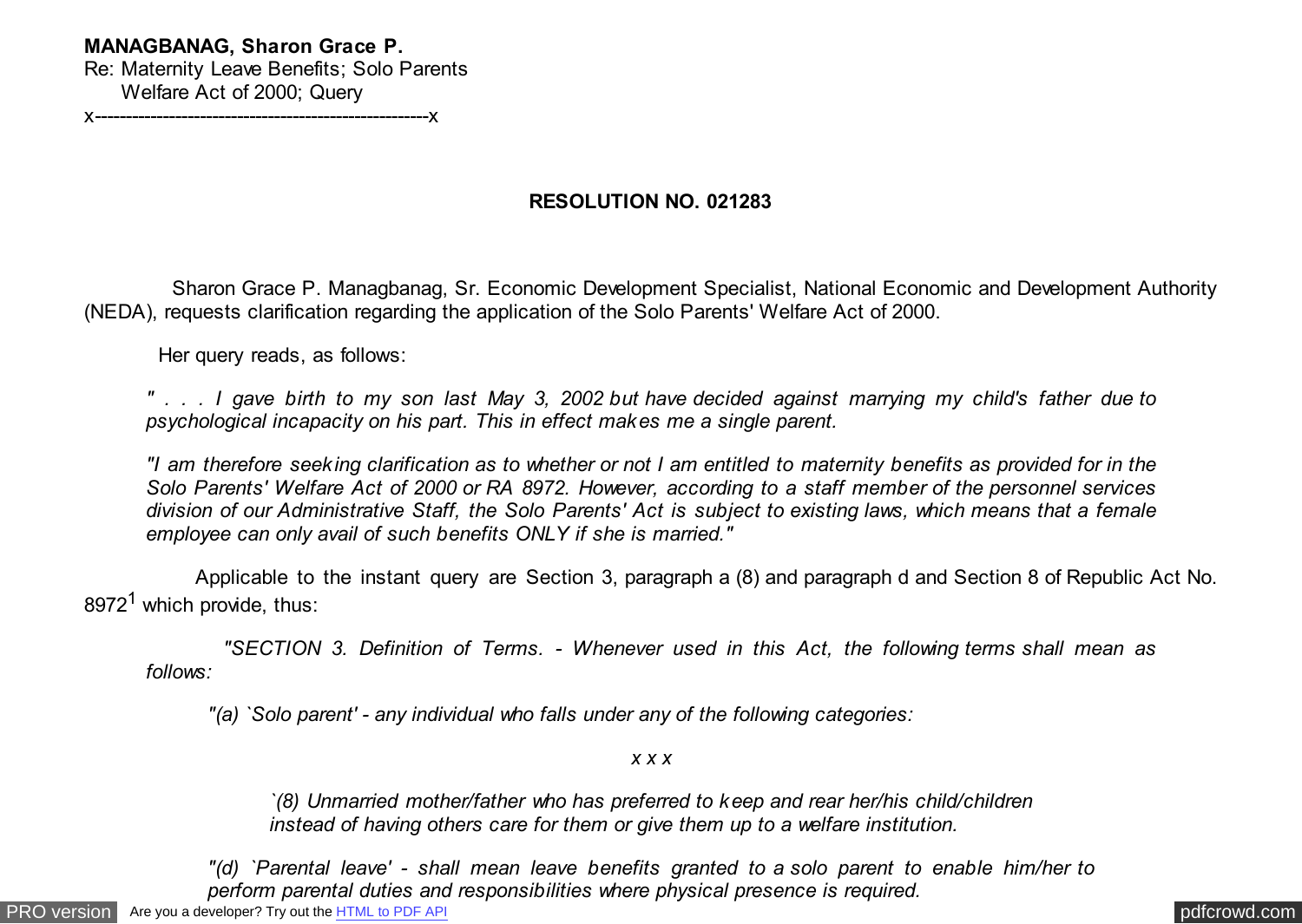*"SECTION 8. Parental Leave. - In addition to leave privileges under existing laws, parental leave of not more than seven (7) working days every year shall be granted to any solo parent employees who has rendered service of at least one (1) year."*

*perform parental duties and responsibilities where physical presence is required.*

 Republic Act 8972 was enacted to provide a solo parent the opportunity to take care of his/her child and to develop a bonding between the child and his/her biological parent. Thus, aside from the other benefits granted by said law<sup>2</sup>, solo parents are given parental leave of seven (7) working days every year, provided he/she has rendered service for at least one (1) year. On the other hand, the Act does not expressly grant maternity leave benefits to solo parents. It merely cited leave privileges under existing laws which includes Section 11, Rule XVI of CSC Memorandum Circular No. 41, s. 1998 (as amended). Said section grants maternity leave benefits to female employees, thus:

 *"SEC. 11. Conditions for the grant of maternity leave. - Married women in the government service who have rendered an aggregate of two (2) or more years of service, shall, in addition to the vacation and sick leave granted them, be entitled to 60-days maternity leave with full pay.*

*x x x"*

 It is to be noted that the purpose of maternity leave is to allow the mother to recuperate and to take care of her child during the infancy stage since it is at this time when the child requires attention<sup>3</sup>.

 Under these circumstances, is Managbanag entitled to avail of maternity leave since the aforequoted provision require that she must be married? In a recent decision of almost similar nature, the Commission ruled in this wise, thus:

 *"Going by its literal language, the above-quoted provision confines or restricts the grant of maternity leave benefits to a female employee, who is married and is about to deliver or has just delivered a baby. Strictly speaking therefore, Mendoza, not being married at the time of her child-birth, should be ineligible from availing the same, inasmuch as her marriage was judicially dissolved in 1997, and the delivery came in 2000.*

 *"But there are certain factors that persuade the Commission, insofar as the peculiar facts of this particular case, from readily adopting such a view. As a matter of fact, it is convinced that to relax the rule on the grant of maternity leave benefits with respect to Mendoza would better conduce to the interests of all concerned. Moreover, recent trends in family laws support such a liberal treatment.*

 *"The grant of maternity leave benefits partakes the nature of a social measure or legislation. Being a social legislation, it is the welfare or well-being of the intended recipients or beneficiaries – the working mothers in the employ of the government – that is of primordial concern. Thus, whenever so dictated by the attendant facts and circumstances, the rule on maternity leave benefits may be adjusted depending on the peculiarities of*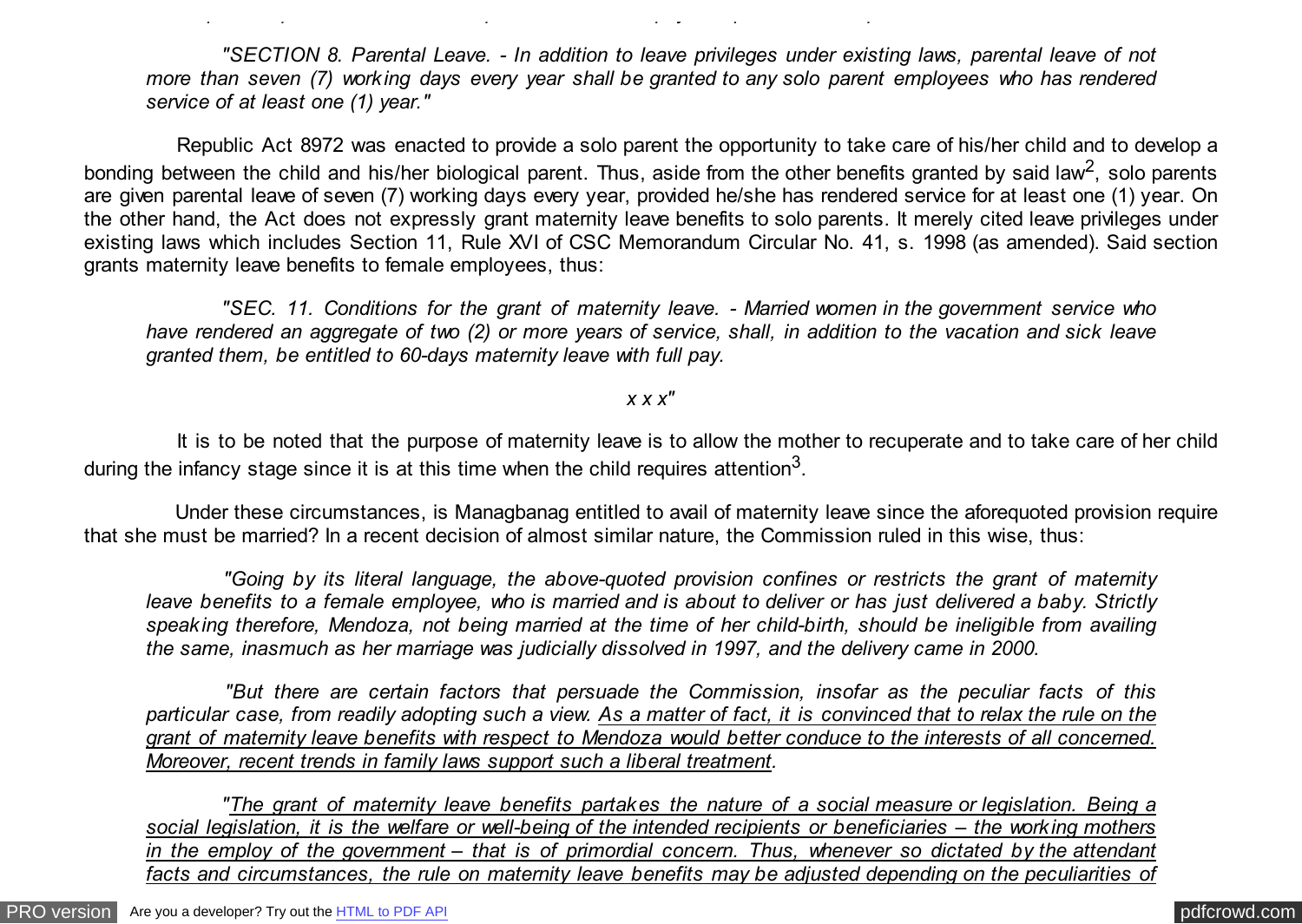*each case. Ultimately, a law or rule should not be so rigid and inflexible as to be immune and resistant to any adaptation or change. For when such law or rule loses its ability to cope with actual exigencies or realities, it loses its force and relevance, and it becomes useless as an instrument of public order and stability.*

 *"In the present case, given the surrounding factual milieu, the better rule is to warrant Mendoza her entitlement of maternity leave benefits. While she is not married at the time of her delivery in the sense that the matrimonial union binding her and the father of her baby had been dissolved earlier, no material prejudice or substantial detriment would be caused to the public interest were she be permitted to claim such benefits . . .*

 "*More importantly, Mendoza's bid may be founded on the provisions of Republic Act (RA) No. 8972 or the so-called Solo Parent's Act. In brief, RA No. 8972 extends certain rights and privileges to solo parents in due recognition of their sacrifices in single-handedly raising their children to become disciplined and productive members of society. . .*

*x x x*

 *"That being said, what then are the rights and privileges to which she can properly lay claim?*

 *"The Solo Parent's Act does not explicitly contemplate the grant of maternity leave benefits to solo parents. In terms of leave privileges, what it extends is a seven-day paternity leave. This fact notwithstanding, the Commission, in the exercise of its rulemaking powers, deems that the laudable purpose and intent of the law may be better subserved if the same entitlement, i.e., maternity leave, be extended to solo parents. The spirit of the law is to remove the social stigma that has attached to individuals who decide to have a child or children of their own without the benefit of marriage. What better way to achieve or attain this noble purpose than by equalizing their status with that of their married counterparts. "* (Underlining supplied)

 Without doubt, *by reason of justice and equity*, solo parents, whether married or unmarried, are now entitled to maternity leave benefits. Since upon verification it was revealed that Managbanag had been in the service for more than two (2) years, she is also entitled to the same.

 **WHEREFORE,** the Commission hereby rules that Sharon Grace P. Managbanag is entitled to maternity leave benefits of 60 days with pay and to parental leave benefits of seven (7) working days.

Quezon City, OCT 08 2002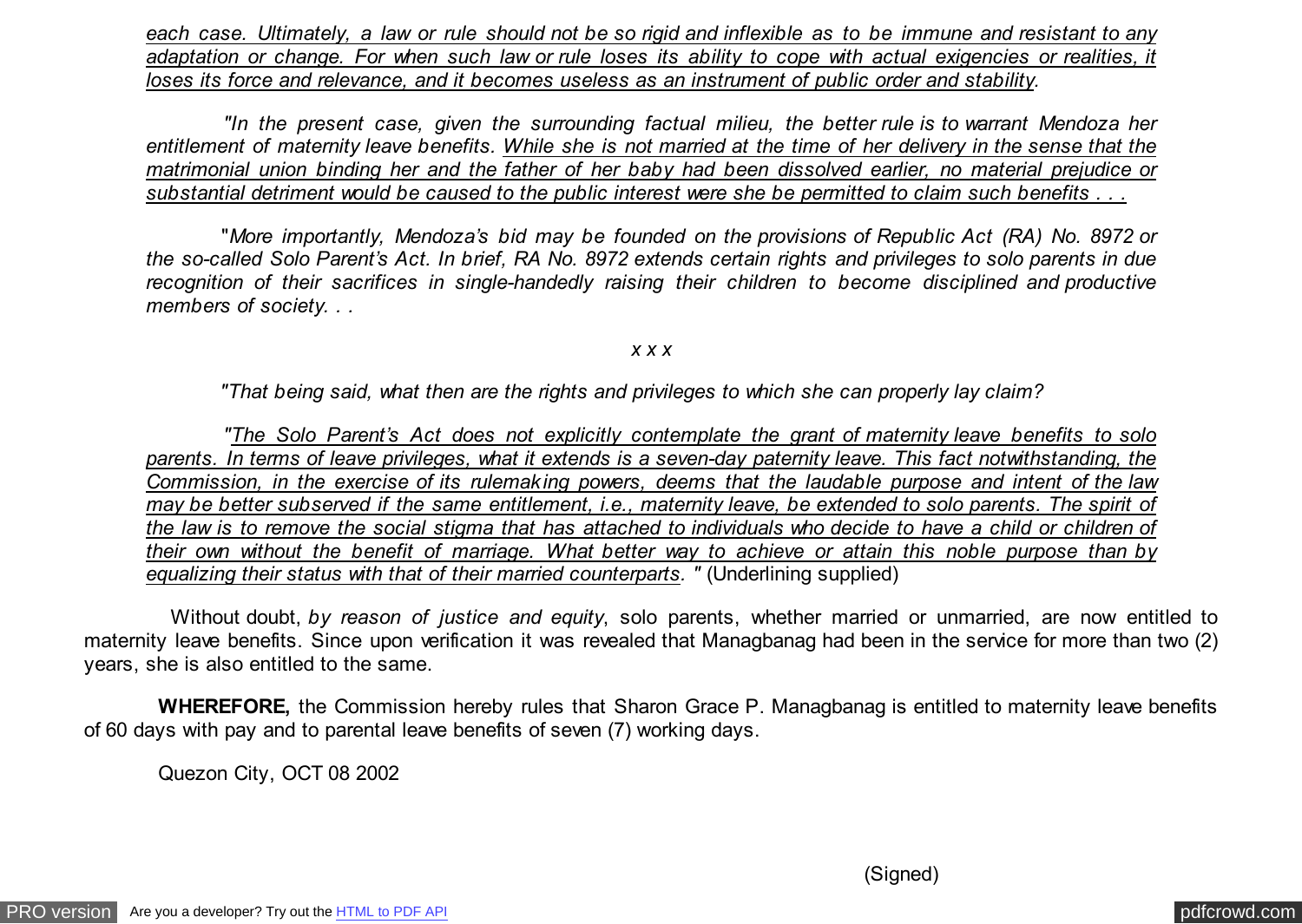## **KARINA CONSTANTINO-DAVID** Chairman

(Signed) **JOSE F. ERESTAIN, JR.** Commissioner

(Signed) **J. WALDEMAR V. VALMORES** Commissioner

Attested by:

(Signed) **ARIEL G. RONQUILLO** Director III

*FPG/RTM/X4/Y6(J) O-02-0307 /sharon*

<sup>1</sup> An Act Providing for Benefits and Privileges to Solo Parents and their Children, Appropriating Funds Therefor and For Other Purposes

<sup>2</sup> "Section 5. Comprehensive Package of Social Development and Welfare Services. - x x x The DSWD shall coordinate with concerned agencies the implementation of the comprehensive package of social development and welfare services for solo parents and their families. The package will initially include:

"(a) Livelihood development services which include trainings on livelihood skills, basic business management, value orientation and the provision of seed capital or job placement.

"(b) Counseling services which include individual, peer group or family counseling. This focus on the resolution of personal relationship and role conflicts.

"(c) Parental effectiveness services which include the provision and expansion of knowledge and skills of the solo parent on early childhood development behavior management, health care, rights and duties of parents and children.